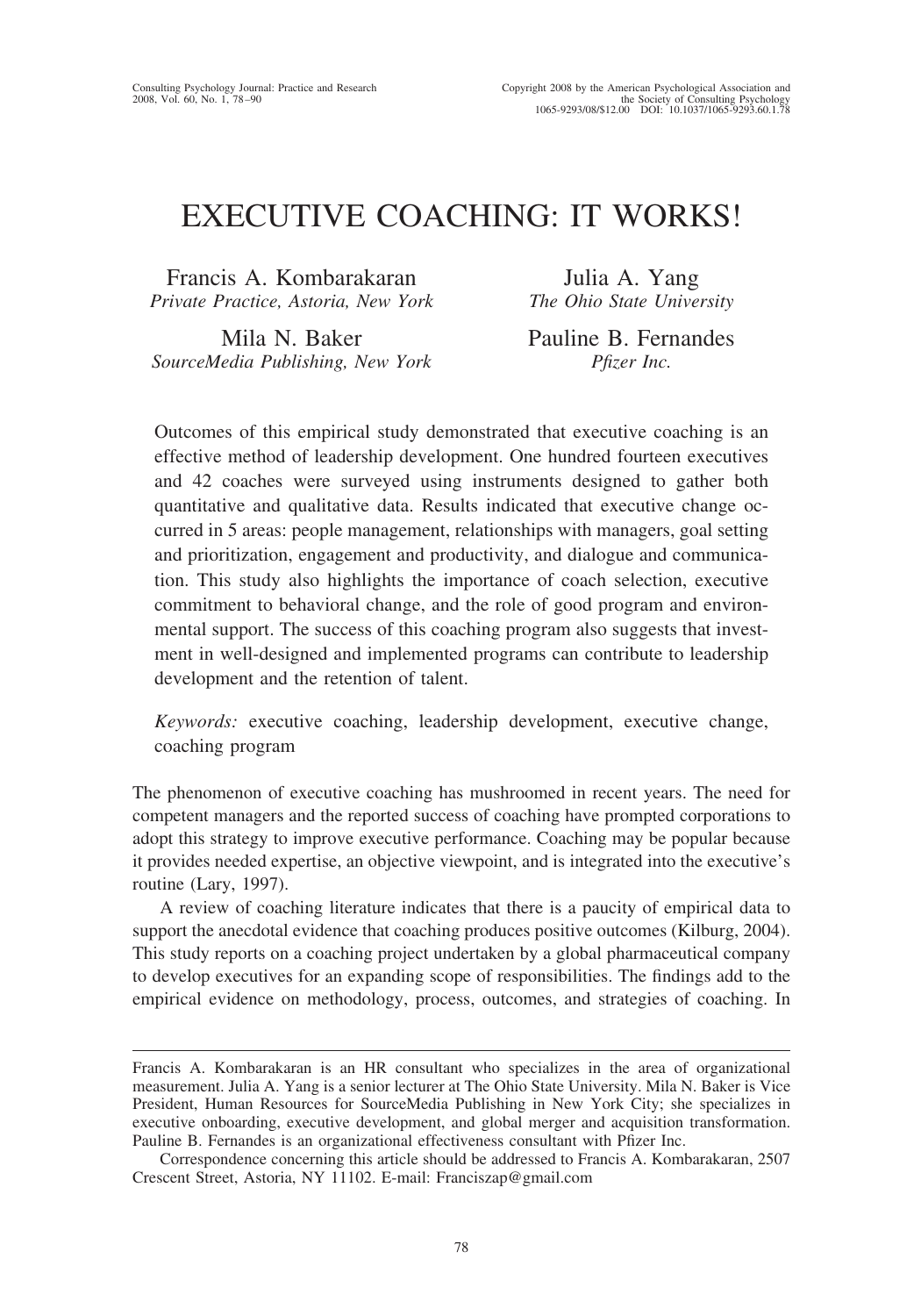addition, the insights may be useful for the design and development of more effective coaching programs for better return on investment.

# A Review of the Literature

### *What Is Coaching?*

Executive coaching is a short-term interactive process between a coach and a manager to improve leadership effectiveness by enhancing self-awareness and the practice of new behaviors. The coaching process facilitates the acquisition of new skills, perspectives, tools and knowledge through support, encouragement, and feedback in the organizational context.

Executive coaching has become a method of choice for leadership development because of its unique position in helping modify perspectives and behavior without sacrificing competence and self-esteem (Strickland, 1997). A new perspective develops by examining the underlying patterns of perception and behavior and utilizing that insight for change (Pilette & Wingard, 1997). The most important factors in the success of a coaching relationship are clear, honest communication and good action ideas (Hall, Otazo, & Hollenbeck, 1999).

Coaching is often used to help an executive transition from the role of a project manager to people manager (Hayes, 1997). Transition challenges include adjusting personal style and approaches to people and learning the rules and expectations of the new role. Coaching may also focus on a specific content area to provide the leader with specific knowledge and skills. Coaching may also be recommended for problematic attitudes and behaviors. Executives may need coaching to understand their new role with its implicit style, rules, and expectations.

The coaching environment offers the executive the opportunity to reflect and consider issues that may be barriers to performance. Thus, coaching may enhance personal style, expand future options, and increase organizational impact. The acquisition of skills, abilities, and perspectives enable executives to reach goals that were previously difficult to attain (Hall et al., 1999).

Diedrich (1996) reiterated the importance of feedback, coaching as an ongoing activity, and interactive learning to increase executive's awareness of the impact of behavior on performance. Executive change involves identifying the patterns of experience and behavior that affect goal attainment, creating a fresh perspective toward these patterns by reframing, and rehearsing new behaviors (Pilette & Wingard, 1997). Encouraging clients (Beckhard, 1997) and using a variety of techniques and instruments (Sperry, 1993) contribute to the success of coaching. Important environmental factors are confidentiality, executive accountability for follow through, senior leadership modeling, and integration with HR systems (Kiel, Rimmer, Wiliams, & Doyle, 1996; Thach & Heinselman, 1999).

# *Who Are Successful Coaches?*

The literature emphasizes the pivotal role of a good coach. Effective coaches understand contemporary organizational issues, human motivation, and the impact of emotions and interpersonal style on executive leadership. Coaches also need to understand leadership and management issues from a multisystems viewpoint and the political and economic realities within the organization and its competitive environment. They require selfawareness and knowledge to maintain appropriate confidentiality and the boundaries of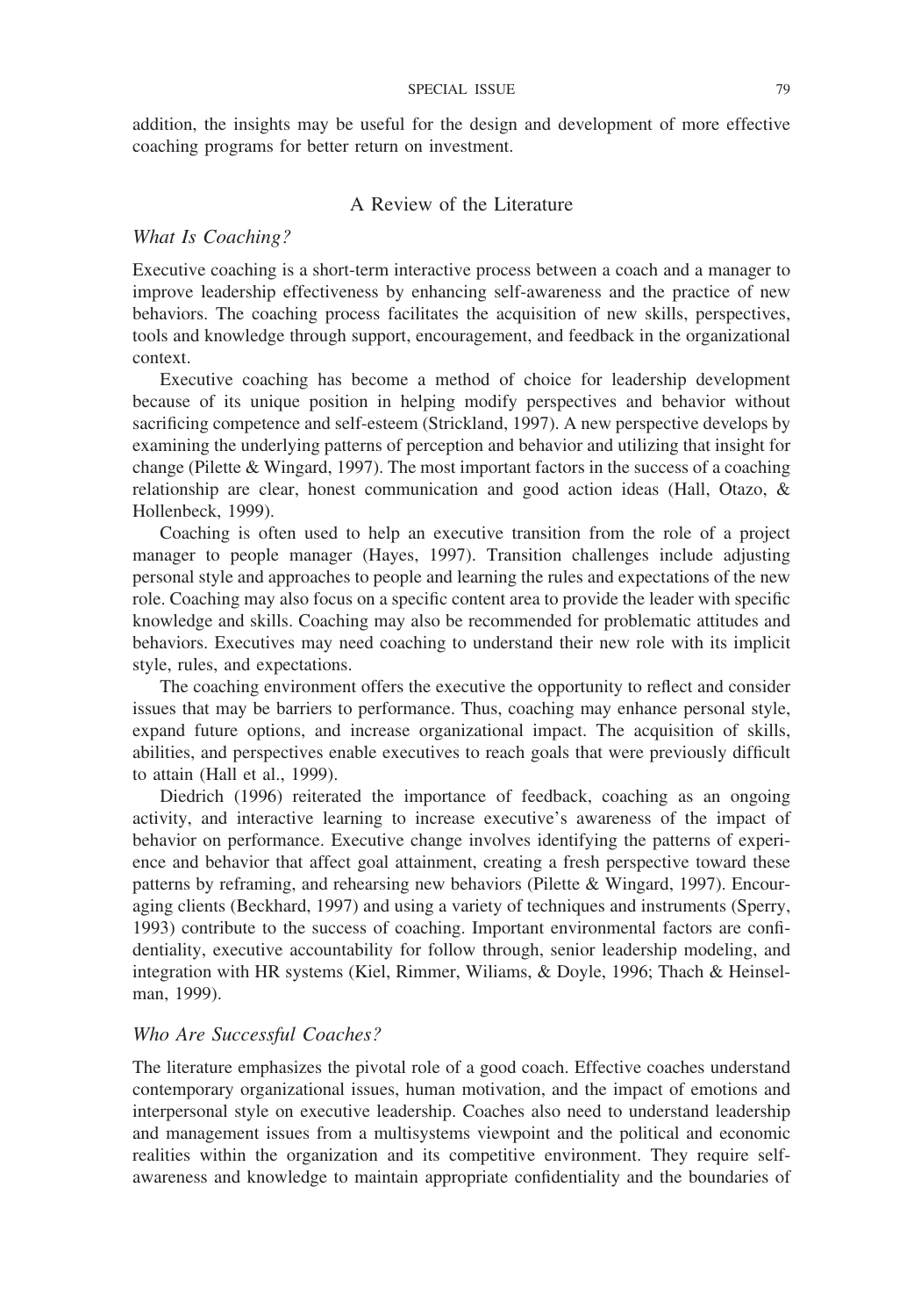appropriate roles and behavior between coach, executive, and collaterals (Hayes, 1997; Kiel et al., 1996; Levinson, 1996).

One key role that coaches play is facilitator of professional development (Benton, 1999; Sperry, 1993). In this role, coaches assist executives to organize their thinking, become more objective, and develop greater capacity to manage change. Executives recognize behaviors that hinder effectiveness in managing, and explore and develop new problem-solving options. Coaches provide insights into interpersonal problems and assist executives to learn new skills through modeling.

A clear, distinguishing characteristic of successful coaches is their passion in helping others grow and perform. They inspire and motivate others with disciplined intensity (Peterson, 1996). They tend to be comfortable around top management, have the ability to deal with paradoxes, and demonstrate interpersonal sensitivity (Katz & Miller, 1996). Coaches provide insights, political savvy, the ability to detect hidden agendas, and to have a broad systems view of the organization and its leadership. Flexibility and creativity play a significant role in achieving the desired outcomes (Brotman, Liberi, & Wasylyshyn, 1998; Kiel et al., 1996).

Outstanding coaches are described as approachable, compassionate, and relate well with others. They often ask clarifying questions in the process of building rapport, and they are excellent listeners who reflect accurately what is said. They are known for their high level of integrity, personal honesty, and clear boundaries of professional conduct (Brotman et al., 1998).

### Study Method

# *The Coaching Program*

Beginning in July 2002, a large multinational corporation initiated an executive coaching program to support their executives who were experiencing transition challenges following a significant acquisition. Coaching was selected as the method of leadership development to prepare executives for changes in their leadership roles and for an increased scope of responsibility. Coaches endeavored to:

- Increase people effectiveness by building on strengths and working through blind spots,
- Facilitate strong ties between the executive and his manager, direct reports, collaterals, and
- Develop skills and experience for executives to coach others.

Forty-two experienced coaches were selected to coach 114 executives in 12 sessions over a 6-month period. The coaching process began with establishing rapport and seeking to understand the executive in her/his organizational context. The coaches learned about company business and work culture through conversations with the executives and by reviewing multiple sources of information. They helped executives to reframe perspectives, understand the impact of their behavior on others, and encouraged the practice of new behaviors. At the conclusion of the process, coaches suggested potential strategies to ensure continuing progress.

The coaching sessions were scheduled conveniently and structured to meet the executive's needs. Executives liked the flexibility of communicating face-to-face, by phone, or email. Their managers, peers, HR, and program administrators provided the needed support and the autonomy for the coach and the executive to work successfully.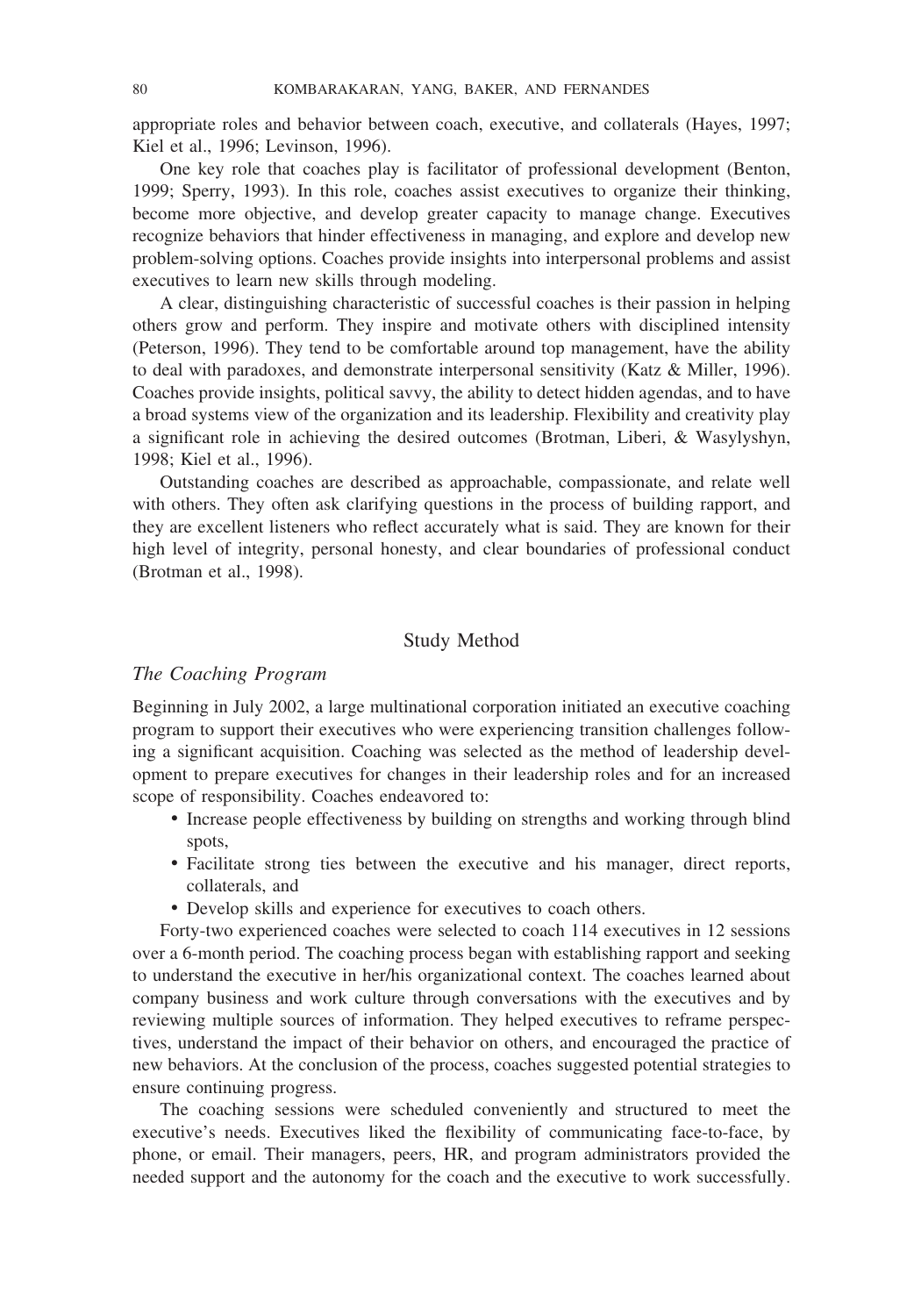# *Research Methodology*

Following the completion of coaching in January 2003, the coaches and coachees were surveyed to measure the program's effectiveness. Coaches were also surveyed for their opinions to determine best practices, that is, the tools, techniques, methods, and resources utilized in achieving successful outcomes.

Two survey instruments were developed after a thorough review of the existing literature. Face and content validity were established by a panel of experts who provided feedback both on the content and the design of the questionnaires. The instrument measuring the perceptions of coachees is comprised of 62 close-ended and 3 open-ended questions. The instrument capturing the coaches' experience used 34 close-ended and 22 open-ended questions. The quantitative questions were measured on a 5-point Likert scale. Both surveys were administered online using a web-enabled tool, Inquisite. The executives' response rate was 91%, and the coaches' rate was 69%.

The quantitative sections of both surveys were analyzed for strengths and areas needing improvement. The coachee survey instrument was examined to identify whether the items sorted themselves into clusters that suggest common underlying constructs (Principle Component Analysis). The instrument also showed high reliability (Cronbach's alpha = .95; see Tables 1 & 2; Hair, Anderson, Tatham, & Black, 1998).

The qualitative responses were content analyzed to identify common themes. Both the quantitative and qualitative findings were analyzed for convergence and consistency. The qualitative findings were used to understand and explain the response patterns of quantitative data.

# Findings

The following section describes the evidence of executive change, the five areas where change occurred, and the selection of effective coaches.

# *Evidence of Executive Change*

Most executives  $(81%)$  agreed that the coaching outcomes were consistent with expectations. They reported that coaching increased their confidence (72%), maximized their contribution to the company (78%), and was beneficial to business (86%). Executives indicated that coaching adds value, dismissing the popular misconceptions of coaching as a "fad" (81%), and "just common sense" (88%). They believed that their managers saw coaching in a positive light and that the time spent on coaching was a good return on investment (73%).

The narrative themes contained in the coaches' data highlight improved communication skills and increased executive effectiveness in their leadership role. Through direct observation and personal experience, coaches noted changes in the patterns of executive's interactions with them. Coaches also observed behavioral and personal changes that were incorporated into the executive's leadership style. Illustrative comments include,

The coachee has made significant progress in becoming a more active manager.

The coachee became a more open communicator, better able to listen and ask probing questions to ascertain others' concerns, rather than to arbitrarily make unilateral decisions.

A strong congruence of perceptions that the coaching goals were met exists among coaches and executives. Executives stated,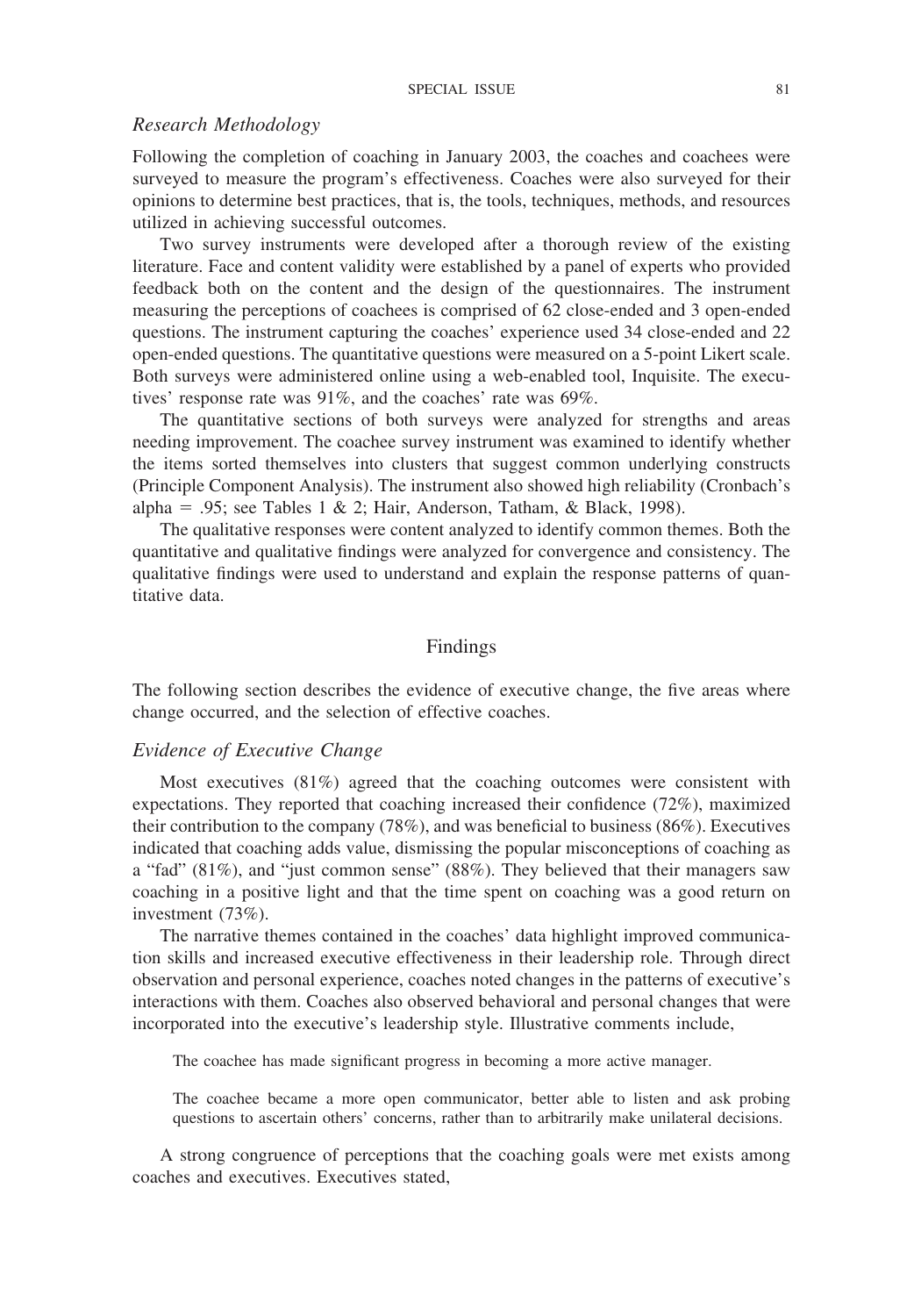| Percentages of Variance Explained |                |                     |                          |                         |                                     |                            |                |                                   |                            |
|-----------------------------------|----------------|---------------------|--------------------------|-------------------------|-------------------------------------|----------------------------|----------------|-----------------------------------|----------------------------|
|                                   |                | Initial eigenvalues |                          |                         | Extraction sums of squared loadings |                            |                | Rotation sums of squared loadings |                            |
| Component                         | Total          | variance<br>$%$ of  | <b>Cumulative</b><br>olo | Total                   | % of<br>variance                    | $c$ annulative             | Total          | $\%$ of variance                  | Cumulative<br>olo          |
| Engagement and productivity       | $\frac{42}{3}$ |                     |                          |                         |                                     |                            |                |                                   |                            |
| People management                 | ,037           | 10.568<br>12.147    | 40.568<br>52.714         | 0.142<br>3.037          | 40.568<br>12.147                    | 40.568<br>52.714           | 4.622<br>3.934 | 18.487<br>15.738                  | 18.487<br>34.224           |
| Dialogue and communication        | .372           | 5.490               |                          |                         | 5.490                               |                            | 3.898          | 15.591                            |                            |
| Goal-setting and prioritization   | .253           | 5.011               | 58.204<br>63.215         | 1.372<br>1.253<br>1.042 | 5.011<br>4.170                      | 58.204<br>63.215<br>67.385 | 2.276          | 9.102<br>8.468                    | 49.815<br>58.917<br>67.385 |
| Relationships with managers       | 342            | 4.170               | 67.385                   |                         |                                     |                            | 2.117          |                                   |                            |
|                                   |                |                     |                          |                         |                                     |                            |                |                                   |                            |

|       | <i>Explained</i><br>Ξ |
|-------|-----------------------|
|       | ariance               |
|       |                       |
| Table | 'ercentages of<br>ř   |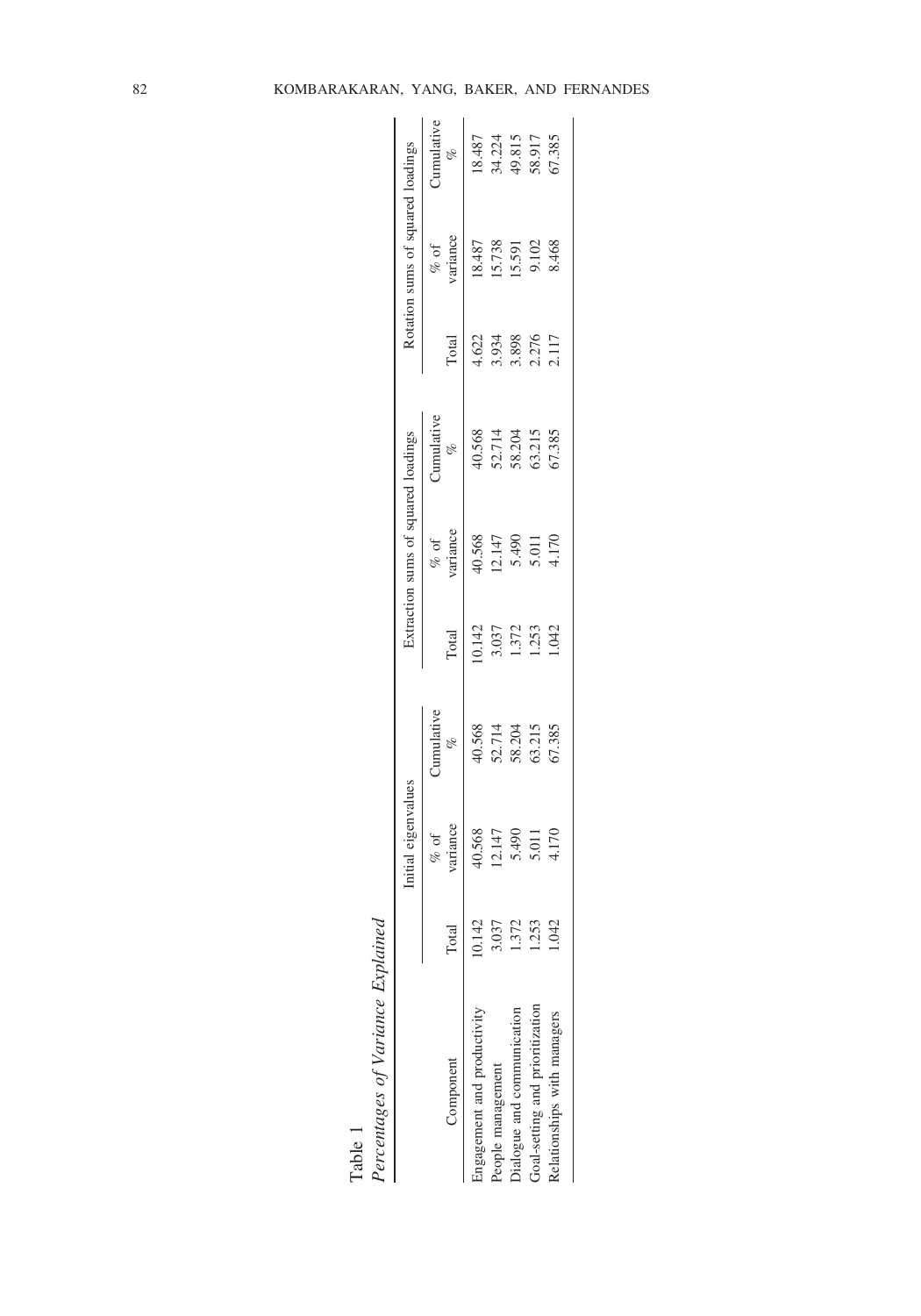#### SPECIAL ISSUE 83

I feel that I am a more capable leader and better able to coach others.

Coaching enhanced work performance in developing and leading a high performance team . . . and to help the team prioritize business opportunities, and to identify, construct and implement high impact projects.

The coaches and executives concurred that the goals of coaching were met. The coaches also confirmed with the executive's manager and colleagues that executive change had, in fact, occurred. In summary, the consistency of the findings across sources and methods (quantitative, narrative, observation, and review of daily plans and notes) indicated that coaching had successfully achieved executive change.

# *Five Areas of Executive Change*

The principal component analysis of the executive survey highlighted five areas of change: effective people management, better relationships with managers, improved goal setting and prioritization, increased engagement and productivity, and more effective dialogue and communication (see Tables 1  $\&$  2). These are discussed in light of the qualitative findings.

*Effective people management.* Executives reported that coaching has refined their people skills by increasing their insight into how colleagues' perceive their actions and decisions (98%). Executives described this improvement as,

Coaching clarified my role as team leader, allowed me to understand my impact on direct reports.

I am more able to understand how my actions are perceived, able to better understand my reaction to various personality types, able to coach my direct reports more effectively.

The overwhelming majority of the executives reported better self-awareness and understanding of personal strengths (99%), better results managing direct reports (91%), and internal customers (94%). Verbatim comments from executives and coaches point to these outcomes:

I became more aware of my actions and learned skills to help control situations. I became more aware of the cost of my actions.

My coach has helped me improve my customer relationships by keeping my customers aware of conflicting priorities and when to expect deliverables.

Coachee has worked to project confidence, monitor "mood" and work actively to develop her direct reports while enhancing visibility at a more strategic level. She has received extensive positive feedback from direct reports and manager on perceived improvements.

These and other similar comments reflect executives' increased confidence in their leadership ability. They were better able to utilize their strengths and manage their weaknesses. They realized the inadvertent impact of their leadership styles and learned how to accommodate the work styles of others. Executives improved their skills in influencing and negotiating, conflict management and resolution, and giving and receiving feedback.

Coaches also confirmed that executives viewed themselves as better leaders who accomplished their goals more effectively. Awareness of problematic interpersonal be-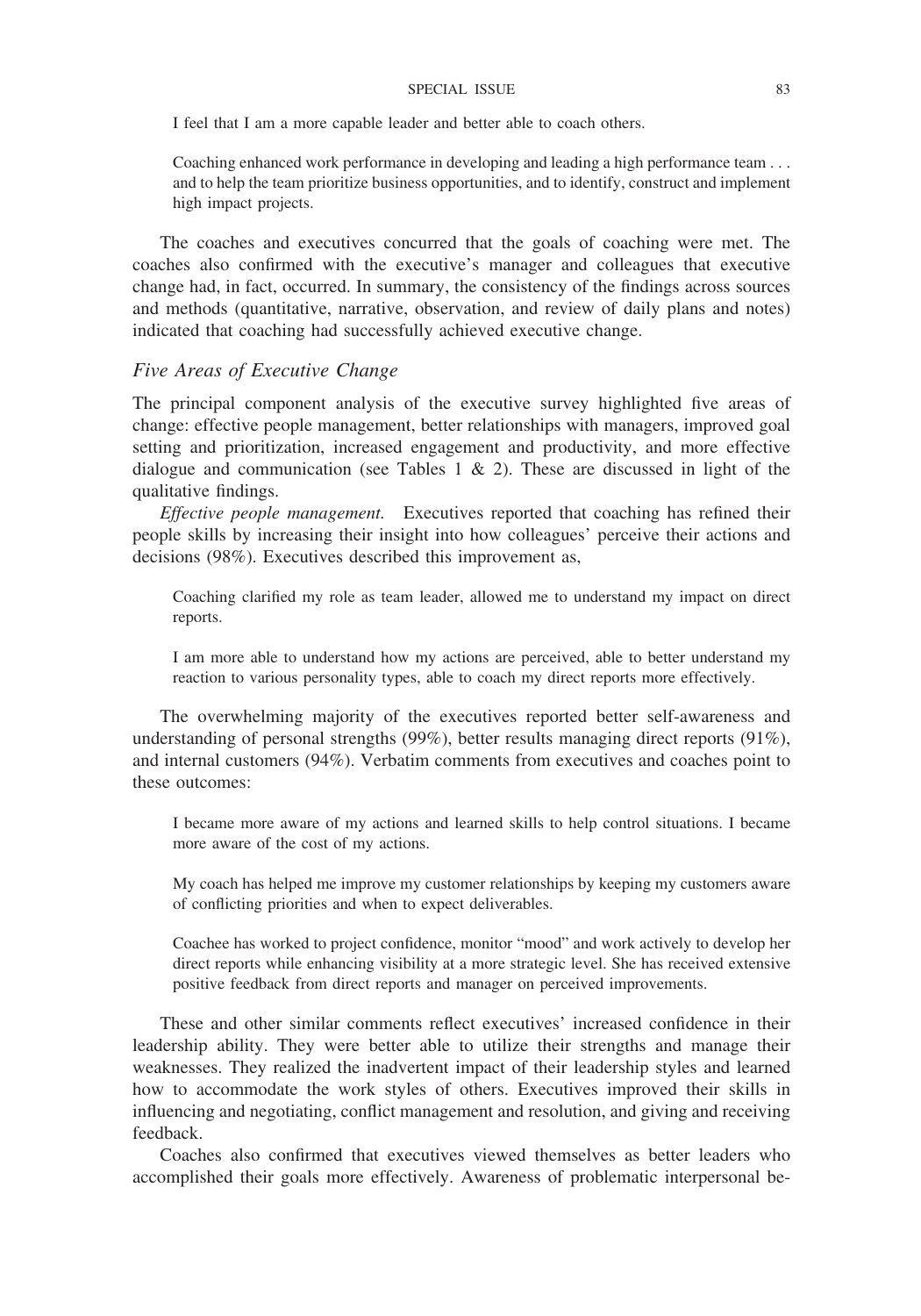|                                                                                                         |                                   |                      | Component                        |                                       |                                   |
|---------------------------------------------------------------------------------------------------------|-----------------------------------|----------------------|----------------------------------|---------------------------------------|-----------------------------------|
| Questions                                                                                               | Engagement<br>and<br>productivity | People<br>management | Dialogue<br>and<br>communication | Goal-setting<br>and<br>prioritization | Relationships<br>with<br>managers |
| Coaching increased trust in                                                                             |                                   |                      |                                  |                                       |                                   |
| the company                                                                                             | .736                              |                      |                                  |                                       |                                   |
| Coaching increased work<br>satisfaction                                                                 | .752                              |                      |                                  |                                       |                                   |
| Coaching maximized<br>contribution to the<br>company                                                    | .758                              |                      |                                  |                                       |                                   |
| Coaching makes the<br>company a better place to<br>work                                                 | .551                              |                      |                                  |                                       |                                   |
| Coaching increased<br>effectiveness                                                                     |                                   | .799                 |                                  |                                       |                                   |
| Coaching produced better<br>results with customers                                                      |                                   | .675                 |                                  |                                       |                                   |
| Coaching increased<br>effectiveness in managing<br>direct reports                                       |                                   | .753                 |                                  |                                       |                                   |
| Coaching improved the<br>working relationship with<br>manager                                           |                                   |                      |                                  |                                       | .607                              |
| Coaching increased<br>partnership and open<br>dialogue with boss                                        |                                   |                      |                                  |                                       | .589                              |
| Coaching is supported by<br>manager                                                                     |                                   |                      |                                  |                                       | .706                              |
| Coaching increased self-<br>awareness and<br>understanding of                                           |                                   | .625                 |                                  |                                       |                                   |
| strengths<br>Coaching provided insight<br>into how others<br>experience my actions                      |                                   |                      |                                  |                                       |                                   |
| and decisions                                                                                           |                                   | .628                 |                                  |                                       |                                   |
| Coaching enhanced ability<br>to balance and prioritize<br>work                                          |                                   |                      |                                  | .439                                  |                                   |
| Coaching provided insight<br>into the business drivers<br>of my decisions and their<br>impact on others |                                   |                      |                                  | .485                                  |                                   |
| Coaching helped me<br>achieve better business<br>results                                                | .639                              |                      |                                  |                                       |                                   |
| Coaching helped define<br>performance goals more<br>clearly                                             |                                   |                      |                                  | .445                                  |                                   |
| Coaching inspired me to go<br>beyond what is expected                                                   | .652                              |                      |                                  |                                       |                                   |
| Coaching helped me set/<br>define business objectives<br>with direct reports                            |                                   |                      |                                  | .823                                  |                                   |

# Table 2 *Rotated Component Matrix*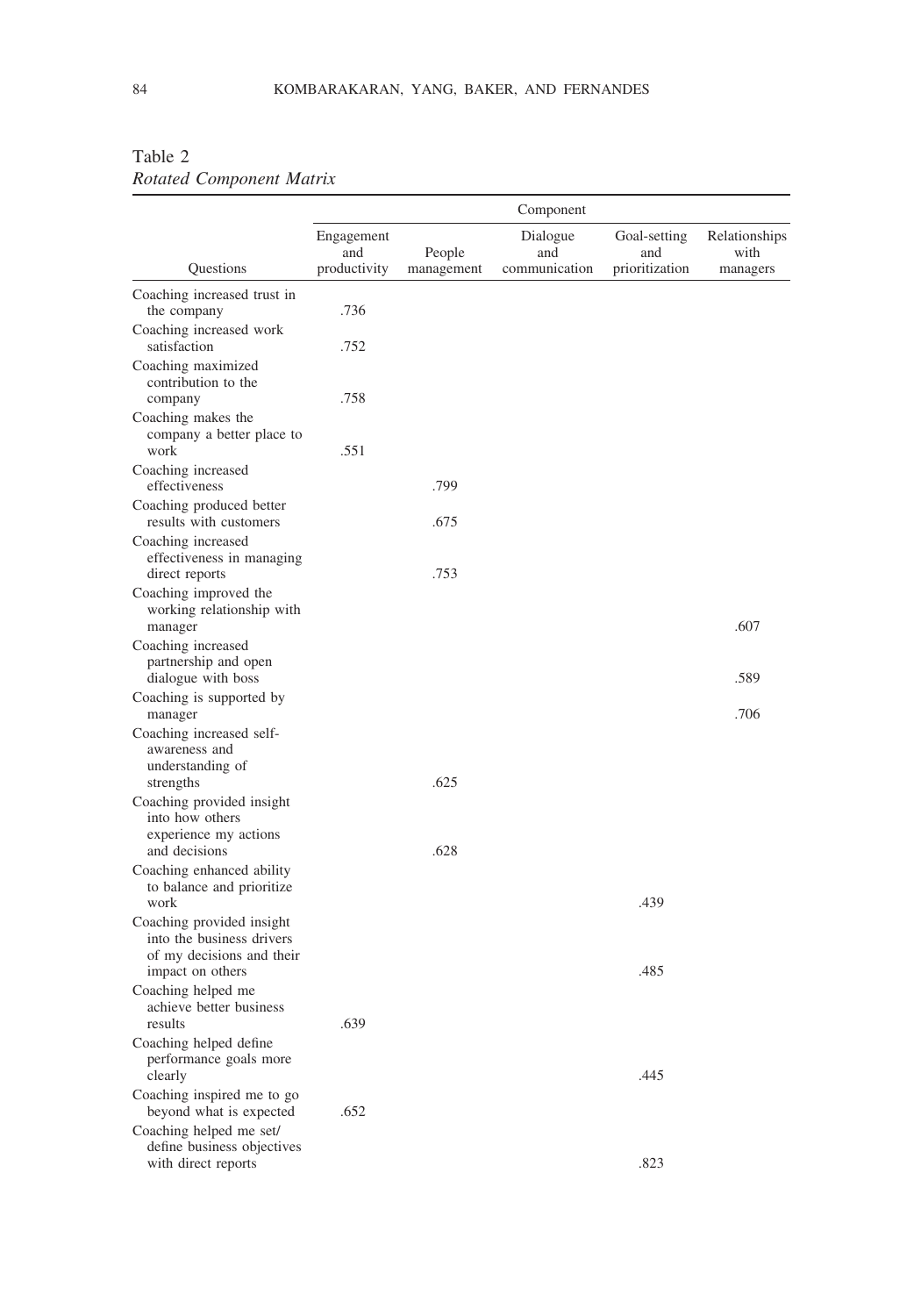|                                                                 | Component                         |                      |                                  |                                       |                                   |  |  |
|-----------------------------------------------------------------|-----------------------------------|----------------------|----------------------------------|---------------------------------------|-----------------------------------|--|--|
| <b>Questions</b>                                                | Engagement<br>and<br>productivity | People<br>management | Dialogue<br>and<br>communication | Goal-setting<br>and<br>prioritization | Relationships<br>with<br>managers |  |  |
| Manager gives me more<br>positive feedback                      |                                   |                      | .540                             |                                       |                                   |  |  |
| Manager shows more<br>confidence in my ability                  |                                   |                      | .671                             |                                       |                                   |  |  |
| Manager engages me more<br>open, honest conversation            |                                   |                      | .753                             |                                       |                                   |  |  |
| Manager solicits feedback<br>and input on behavior/<br>actions  |                                   |                      | .763                             |                                       |                                   |  |  |
| Manager listens to feedback<br>and incorporates into<br>actions |                                   |                      | .833                             |                                       |                                   |  |  |
| Manager shares more<br>information                              |                                   |                      | .635                             |                                       |                                   |  |  |
| Manager spends time<br>coaching me                              |                                   |                      |                                  |                                       | .557                              |  |  |

#### Table 2 (*continued*)

*Note.* Extraction method used principal component analysis. Rotation method used varimax with Kaiser normalization.

haviors prompted executives to realize the need for change and to adopt new collaborative behaviors. There is some indication that they learned to self-monitor their emotions and moods, were more open to feedback without personalizing, and took responsibility for their limitations.

Furthermore, in response to their own coaching experience, some executives initiated one-on-one meetings with their direct reports to facilitate their professional development. The above changes, together with improved communication skills and relationships, increased their effectiveness as leaders in managing people.

*Better relationships with managers.* Another area of change identified in the analysis is the improved quality of the relationship with managers. Seventy nine percent of executives agreed that they have established a more productive relationship with better communication and feedback. Executives articulated these benefits of coaching: "More awareness of how my behaviors impact the relationship with my manager," "better understanding of how to work with my manager," "improved clarity of expectations," "provided an outline for addressing issues," and "the mechanism for targeted conversation with my manager." They also perceived their managers as more supportive of their developmental needs and career concerns.

Coaches agree that relationships have improved,

Was tenuous. After coaching the relationship has been described by both people as good, open, honest with trust established through coaching, and the structure for building on it as they move forward.

The coachee has a very close and solid working relationship with his boss. They are able to speak openly with each other and give each other feedback. They are on the same page in terms of developmental needs for the coachee. The boss is very interested in "growing" the coachee.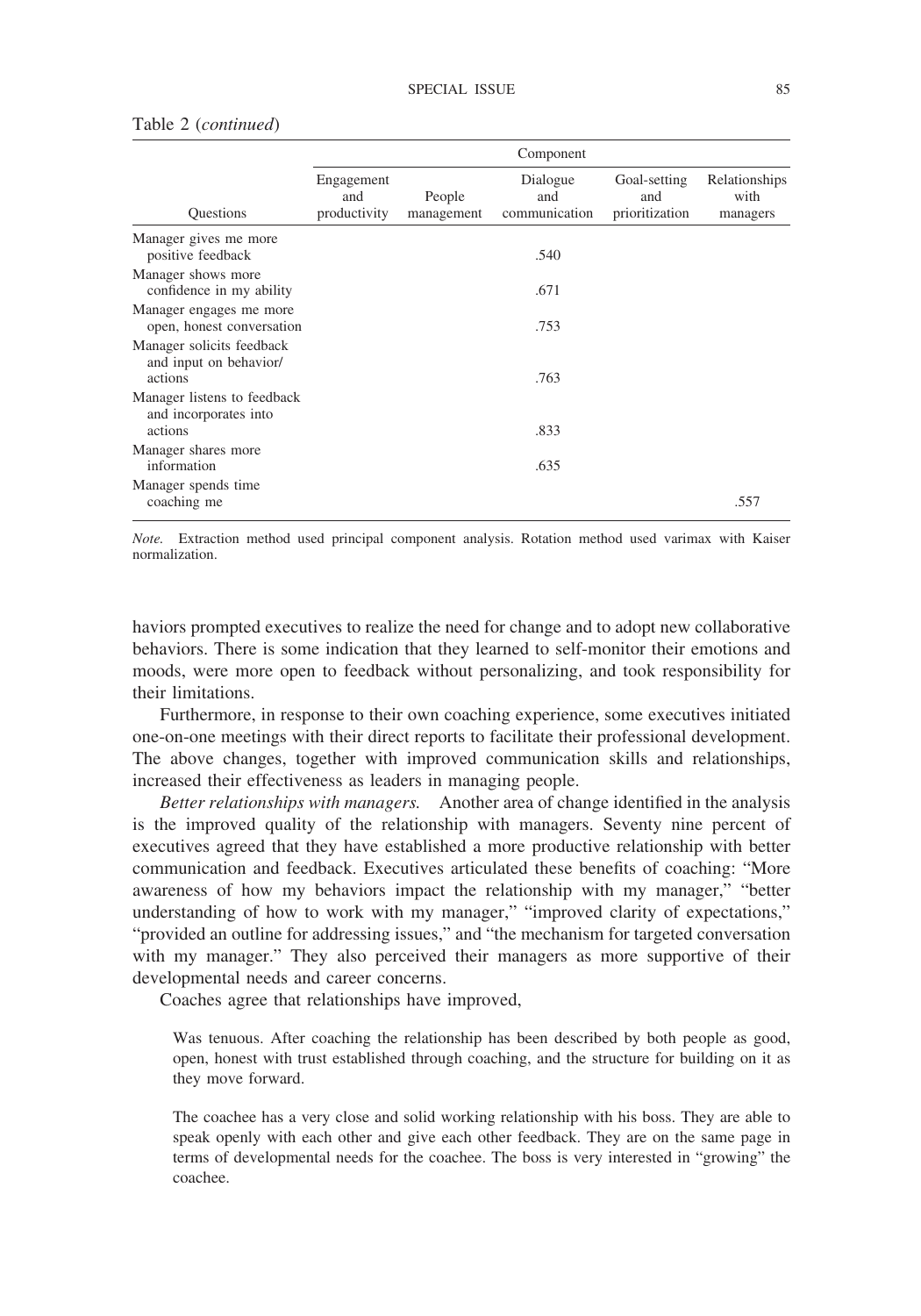*Improved goal-setting and prioritization.* Executives reported that coaching assisted them in balancing and prioritizing their work. They were better able to define performance goals (88%) and business objectives with direct reports (80%). Coaching provided insight into the business drivers of decisions and their impact on others (76%).

Identifying and prioritizing the big issues, and concentrating less on issues that I either had no control over, or were of less importance to my job as a manager.

I take time now to plan more thoroughly and analyze business and professional priorities before acting.

Kept me very focused, thus, efficient and effective in delivering on my goals.

Executives learned to focus their goals and priorities on key issues and outcomes. This enhanced teamwork, participation, and commitment. Better planning and goal-setting skills also contributed to increased confidence and more effective management. Coaches confirmed these changes. They noted that executives now make clearer requests of direct reports, set better expectations, and set limits with colleagues more effectively. Overall, they demonstrated an increase in strategic leadership.

*Increased engagement and productivity.* Executives perceived coaching as contributing to their understanding of personal strengths and the company culture. Consequently, they were better able to adapt to the work environment and were more productive (78%) and satisfied (75%). Executives noted that coaching increased their personal engagement in their work. They cited these outcomes as a good return on investment.

The improvements were tangible and sustained. I am certainly an even more motivated employee due to these efforts; I have more to give back.

This program further solidified my desire and passion to be the best manager I can be, continue to develop people, and make the company a better organization.

Coaching assisted with the effective handling of a poor-performing unit, which has since turned around.

*More effective dialogue and communication.* Narrative comments consistently point to better interaction and communication between executives and managers. Sixty-eight percent of executives reported an increased partnership and open dialogue with them.

I established more communication and a much better relationship with my direct supervisor.

Overall, the experience was excellent. It helped to increase communications between my boss and me.

Coaches experienced that the executives listened without prejudgment and shared their ideas and information more freely. Improved communication with managers and direct reports is consistent with this finding. Executives provided better feedback, fact-focused dialogue and improved delivery of difficult performance reviews to their direct reports. Executives communicated work tasks and expectations better, and managed difficult situations more effectively. They also learned how to be an unbiased sounding board for others through dialogue and communicate effectively with peers.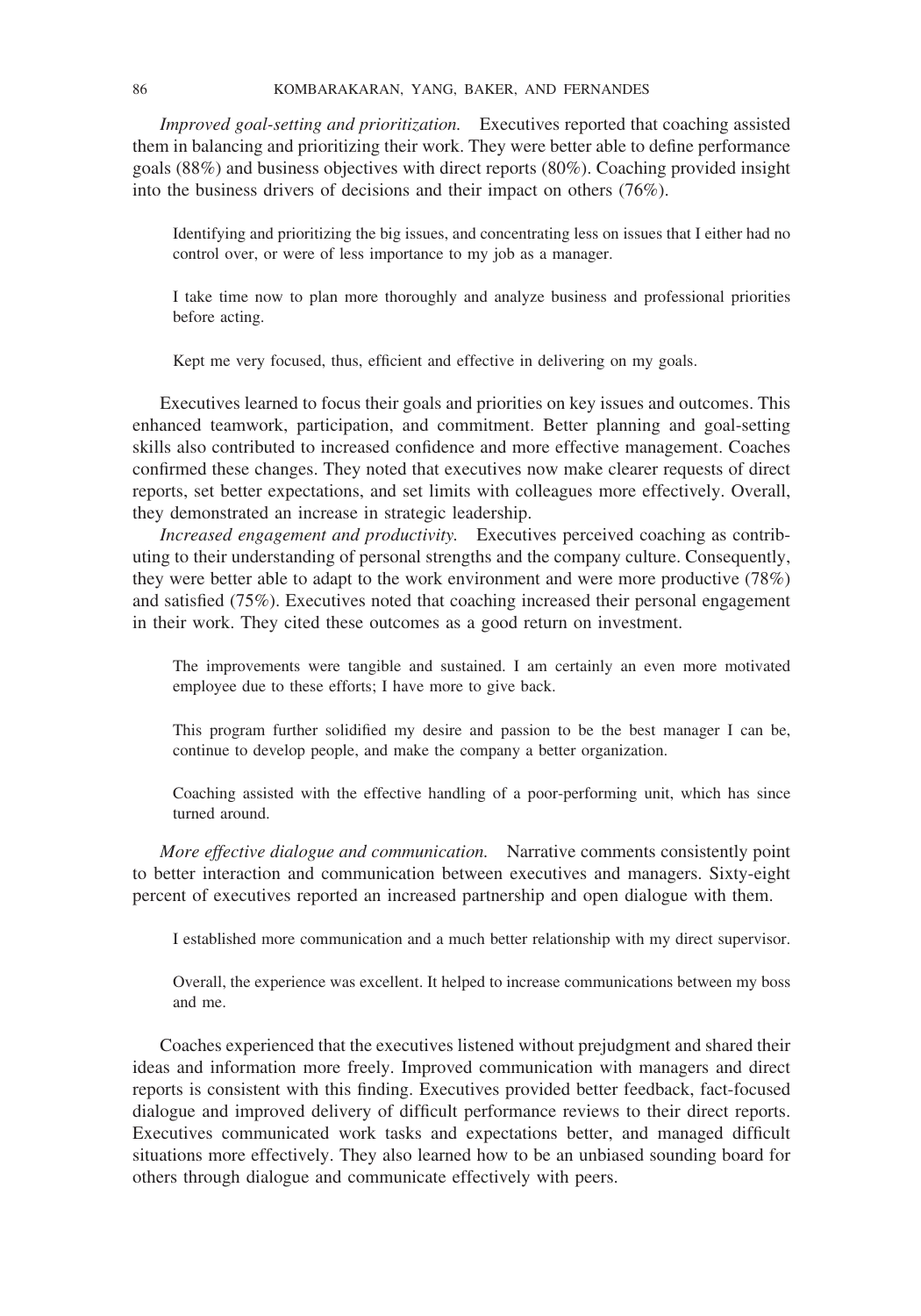We focused on specific interactions with his team and boss. He was able to test out new ways of managing and leading.

He took my ideas to his next meeting and successfully interacted with senior management.

Although executives and coaches experienced more effective overall communication, only about 50% of executives reported improvements in how the managers communicated and provided balanced feedback to them. This disparity suggests the need for further exploration of the potential differential effects of coaching on executives and their managers.

### *Selection of Effective Coaches*

The success of this coaching engagement in creating executive change reflects competent, experienced, and professional coaches. Most executives (94%) were pleased with their coaches, and their assistance in attaining their goals. The coaches were highly knowledgeable about the company culture and business (86%). Executives indicated a higher level of comfort in discussing critical issues because their coaches were not affiliated with the company.

My coach was a great professional, very smart, and quick in seizing any situation, intuitive, and it was wonderful listening to his analyses.

Eighty percent of the coaches were selected from two large HR consulting firms. Most had 10 or more years coaching experience, but all had at least 4 years experience. One quarter had coached at this company for more than 3 years. The coaches' knowledge of the assessment tools (MBTI, FIRO–B, Denison Leadership Development Survey, Thomas– Kilmann Conflict Mode Instrument, and the Human Synergistics Life Styles Inventory) is evidence of their expertise in generating insights for behavioral change.

The coaches exhibited high professional standards. In their dealings with the executives and others, they maintained confidentiality and professional boundaries, avoided multiple relationships and potential conflicts of interest. The strategies they utilized to manage these quandaries manifest their solid understanding and application of professional ethics.

# Discussion

Organizations have utilized several methods to train their leaders. A unique feature of coaching, unlike other methods of executive development, such as conferences and training sessions, is that behavioral practice is its central component. The coaching plan encourages the executive to develop new approaches and behaviors, practice them, reevaluate their impact and try a revised approach for improved effectiveness. A major strength of coaching is that it respects the style and the authority of the executive and provides both positive and negative feedback on the impact of the executive's behavior. Although other approaches may suggest ideas for personal change, coaching puts these ideas into action. Coaching may be the preferred method except when complex behavioral change is required.

Executive commitment to behavioral change is necessary for a successful coaching process. The executive's willingness, motivation, and his view of the problem determine the extent of change possible. Therefore, the executives who will benefit most from the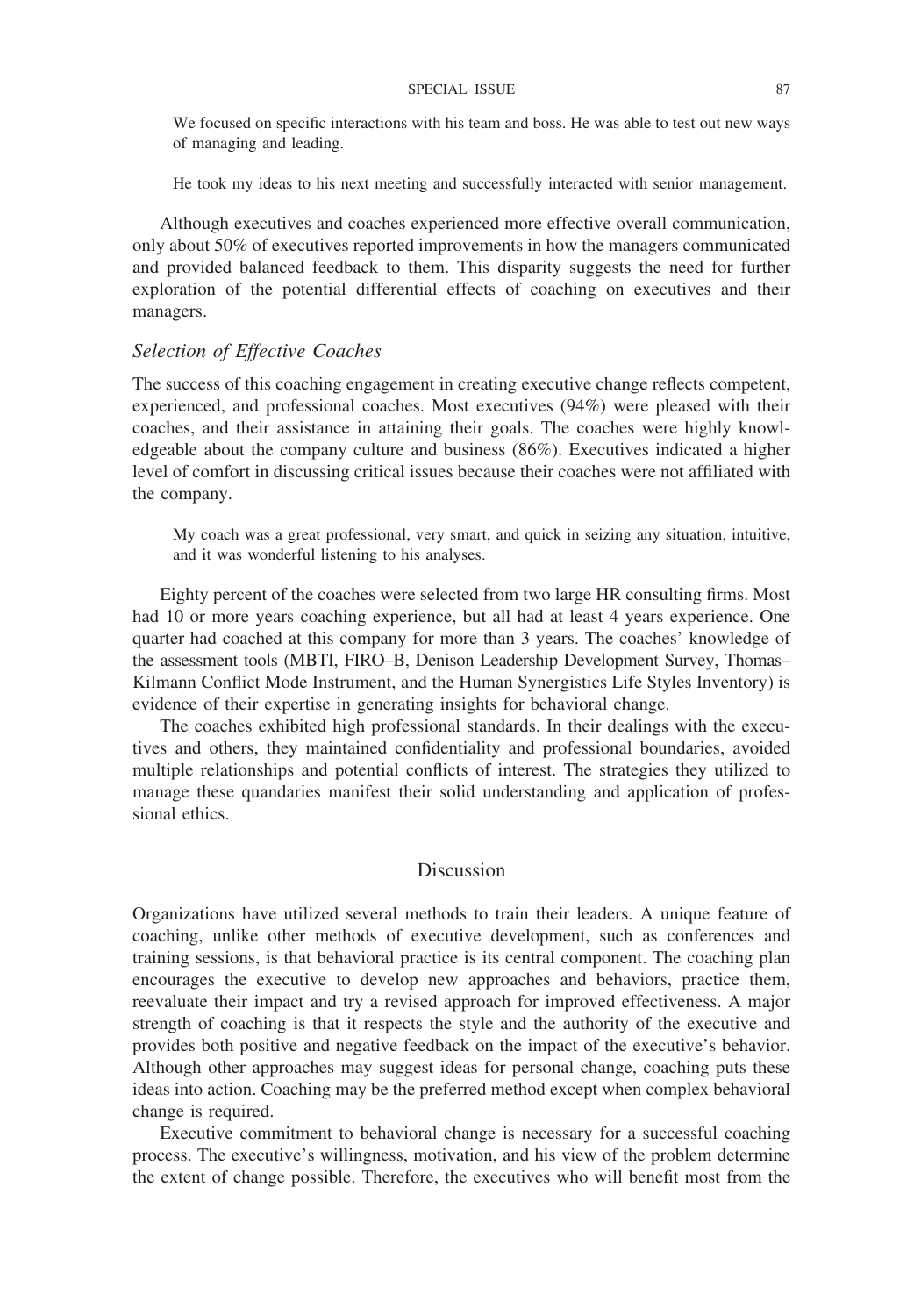coaching experience are those who are ready to be coached and do what is needed to accomplish the goals.

The findings on effective people management show the overwhelming impact that coaching has on executive self-awareness and, hence, commitment. Insight regarding their verbal impact on others, an understanding of how they respond to different personality types and the costs of their actions are important aspects in becoming more effective managers. Combining the insights of self-awareness with new behavioral skills, executives demonstrated an increased confidence in their leadership ability. Self-confidence appears to be a critical factor for the adoption of new collaborative behaviors, openness to feedback, and acceptance of personal limitations. The improved capacity to relate to direct reports, internal customers and managers in a focused way mobilizes others to improve productivity and effectively achieve corporate goals.

Of paramount concern to business is the productivity of executives. Often business outcomes are closely tied with an executive's ability to prioritize efficiently and set clear objectives that align with corporate goals and those of direct reports. In the increasing complexity of today's business with its global environment, the ability to prioritize and set goals is significantly more difficult. When executives have global responsibilities, coaching that focuses on goal-setting and prioritization would provide a good ROI.

Coaching significantly improved the relationship between the executives and their managers. When coaching is the preferred method of leadership development, it provides a mechanism for targeted conversation about goals and a more objective context for clarifying expectations. Furthermore, improved communication led executives to perceive their managers as becoming more supportive of their career development. The experience of speaking openly and giving mutual feedback provided an impetus to encourage personal development in the future.

Some executives indicated a need for greater participation of their managers in the coaching process. Only about half the executives reported that their managers used the coaching experience to discuss the benefits of coaching with them. For a working partnership that can maximize the benefits of coaching, managers need to be actively involved throughout the coaching engagement. Program administrators may need to develop mechanisms to elicit and sustain the participation of managers in the program. Adding manager involvement to executive commitment to change suggests a better return on investment.

For organizations to perform effectively and efficiently, retention of talented and trained managers is critical. This study demonstrated that coaching has increased executive engagement. Research (Huselid, 1995) has provided evidence that the more engaged a manager is, the more productive he or she is. Therefore, coaching leads to increased productivity. Coaching is a viable method of leadership development, especially for companies that are challenged in retaining high-potential employees.

Coaching has positive effects not only on the executive but also on others in the work environment: direct reports, managers, colleagues and customers. One indirect effect of coaching is that executives coach their subordinates to support their career development. Coaching direct reports improves these relationships and is a good long-term investment that may save the organization the costs associated with external coaching in the future. Companies that adopt this approach generate a continuing line of prepared leaders.

Sustaining executive progress is essential for business. Manager engagement and support are the usual means to integrate coaching gains into the corporate environment.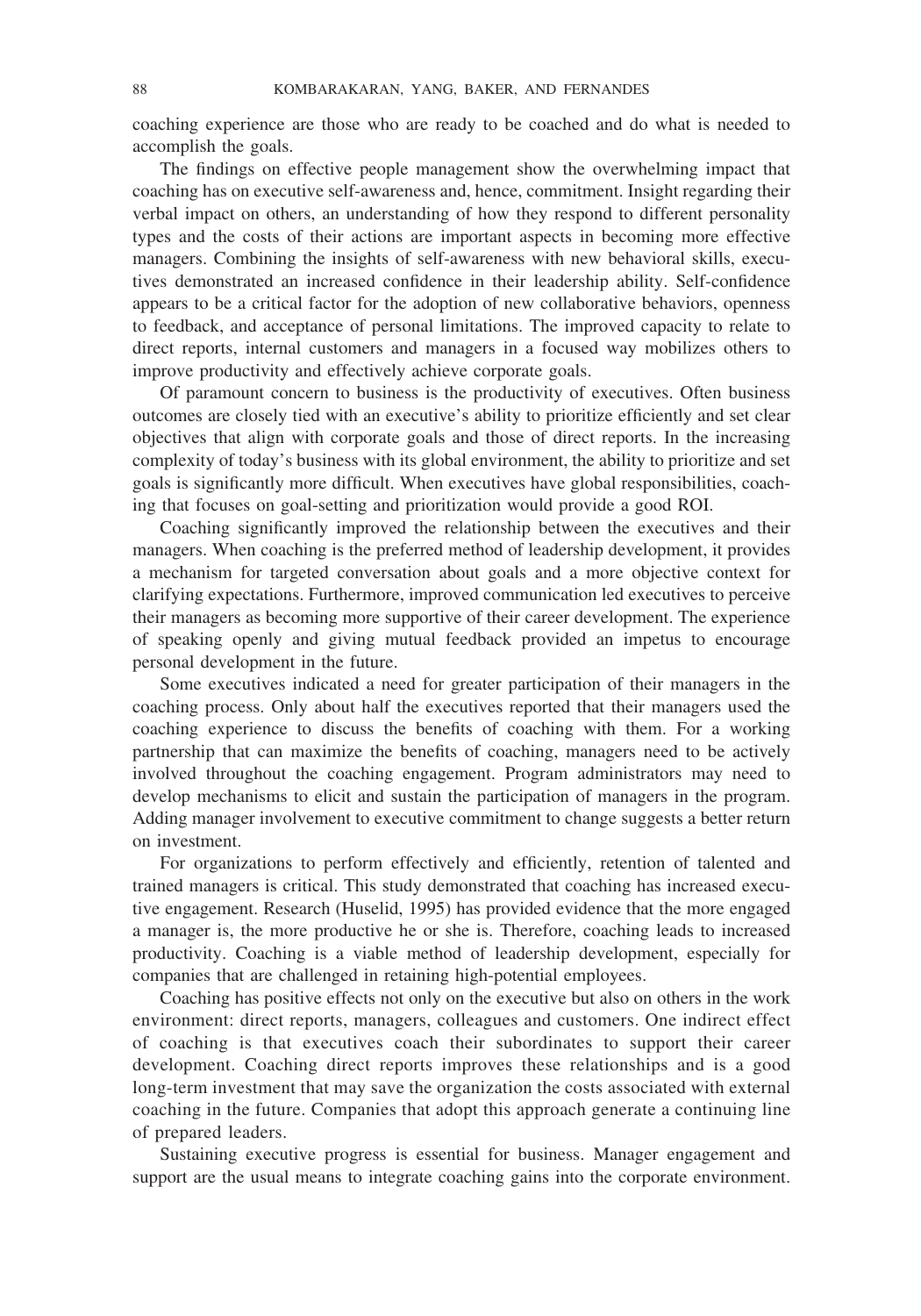#### SPECIAL ISSUE 89

Maximizing the long-term benefits also requires that a "culture of mentoring" be established and supported by the policies, procedures, and structure of the organization.

In addition to business acumen, the strategies and techniques employed in this study assume that coaches also possess a solid background and understanding of the psychological sciences. Part of the success of this coaching program was the coaches' professionalism and ethical standards. This suggests the need to develop professional standards and a code of ethics to guide other practitioners in the field. This would also improve the quality of coaching practice.

# Conclusion

The findings of this study demonstrate that the coaching engagement has achieved its goals and effected positive executive change in five areas: people management, relationship with managers, goal setting and prioritization, engagement and productivity, and dialogue and communication. Executives increased their people effectiveness by building on strengths and working through their blind spots, strengthened their relationships with their manager, direct reports, and others, and developed the skills and experience to coach others. Executive coaching assisted in attaining a higher level of executive performance.

A well-designed coaching program with external coaches can help executives with transitions as demonstrated in this study. Factors in the success of this executive coaching engagement included: the selection of good coaches, good environmental program support, executive commitment, and the participation of managers. Executives gained new perspectives and practiced new behavioral approaches that led to executive change and an increase in strategic leadership.

Coaching alone may not be sufficient to produce effective people skills, communication skills, and the ability to set goals. Supplemental intervention may be needed, especially in the area of difficult communication. One explanation may be that the individual personality factors or the fit with the manager is more complex than coaching can address. Another explanation may be that the organizational culture does not adequately support and reward these changes.

The findings of this study show that coaching can have positive outcomes for the individual and the organization. The findings also corroborate practitioners' experience that coaching really works. However, the data used in this study is limited to the reports of coaches and coachees. Future research could include the perspectives of managers, peers, direct reports, and customers. Adding their perspectives may produce new insights and understanding that leads to better program implementation and outcomes.

The results highlighted in this study refer to short-term benefits. To understand the sustainability of these benefits, more research is needed to monitor the long-term progress made by coachees. Long-term indications of executive effectiveness will assure that coaching dollars are well spent.

With the rising popularity of coaching as a method of leadership development, there is an increased need for clear practice guidelines and the development and acceptance of professional standards. For increased coaching effectiveness, more empirical studies on the factors influencing coaching outcome are needed. Companies can benefit greatly by including empirical outcome evaluations in planning their coaching initiatives. Doing so will provide specific information that will shape and improve the professional practice of executive coaching in the future.